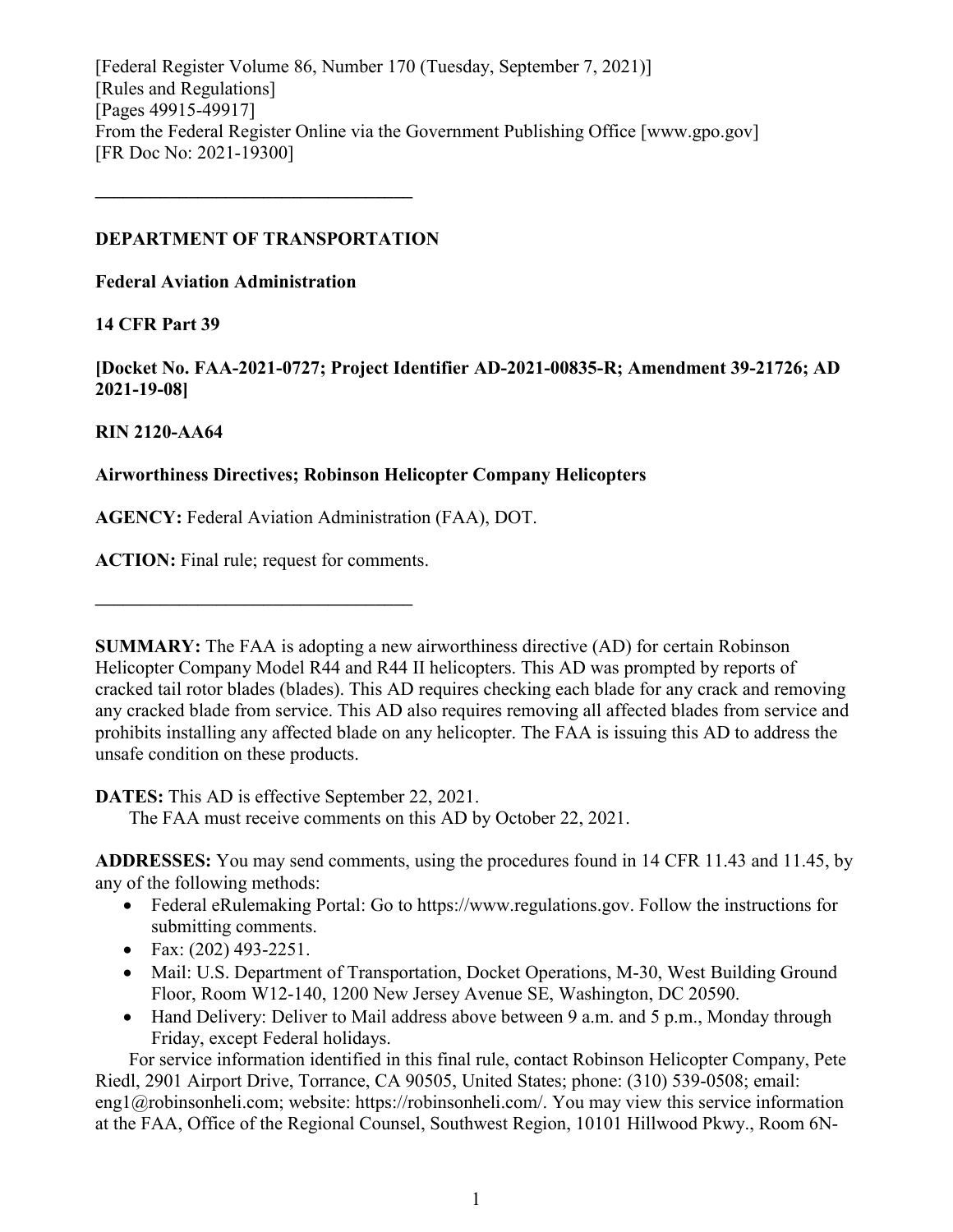321, Fort Worth, TX 76177. For information on the availability of this material at the FAA, call (817) 222-5110.

## **Examining the AD Docket**

You may examine the AD docket at https://www.regulations.gov by searching for and locating Docket No. FAA-2021-0727; or in person at Docket Operations between 9 a.m. and 5 p.m., Monday through Friday, except Federal holidays. The AD docket contains this final rule, any comments received, and other information. The street address for the Docket Operations is listed above.

**FOR FURTHER INFORMATION CONTACT:** James Guo, Aerospace Engineer, Airframe Section, Los Angeles ACO Branch, Compliance & Airworthiness Division, FAA, 3960 Paramount Blvd., Lakewood, CA 90712; telephone (562) 627-5357; email james.guo@faa.gov.

## **SUPPLEMENTARY INFORMATION:**

## **Background**

The FAA received reports of spanwise cracks found along the leading edge of part number (P/N) C029-3 blades, serial numbers (S/N) 9410 through 9909. These affected blades were factory-installed or shipped as spares between March and December 2019. The cracks were found at different inspection intervals ranging from preflight inspections to 100-hour inspections. In one instance, a cracked blade was suspected when the pilot felt abnormal vibrations during flight; subsequent investigation determined that the blade was cracked. The cause of the cracks is a manufacturing defect in the properties of the blade skin that makes the blades prone to stress corrosion cracking. This condition, if not addressed, could result in reduced controllability and subsequent loss of control of the helicopter. The FAA is issuing this AD to address the unsafe condition on these products.

## **FAA's Determination**

The FAA is issuing this AD because the agency has determined the unsafe condition described previously is likely to exist or develop in other products of the same type design.

## **Related Service Information**

The FAA reviewed Robinson Helicopter Company R44 Service Bulletin

SB-108, dated June 30, 2021. This service bulletin specifies removing P/N C029-3 blades with S/N 9410 through 9909 from service. For continued operation until the affected blades are replaced, the service bulletin specifies a preflight inspection to be performed by the pilot.

#### **AD Requirements**

This AD requires, before further flight and thereafter before each flight, checking blade P/N C029-3 with S/N 9410 through 9909 inclusive, for any crack along the leading edge of the blade. An owner/operator (pilot) may perform this required check but must enter compliance with the applicable paragraph of this AD in the helicopter maintenance records in accordance with 14 CFR  $43.9(a)(1)$  through (4) and  $91.417(a)(2)(v)$ . A pilot may perform this check because it involves visually checking each blade for a crack. This action can be performed equally well by a pilot or a mechanic. This check is an exception to the FAA's standard maintenance regulations. This AD also requires, before further flight, removing from service any cracked blade and prohibits installing the affected blades on any helicopter. Additionally, this AD requires, within three months after the effective date of this AD, removing all affected blades from service.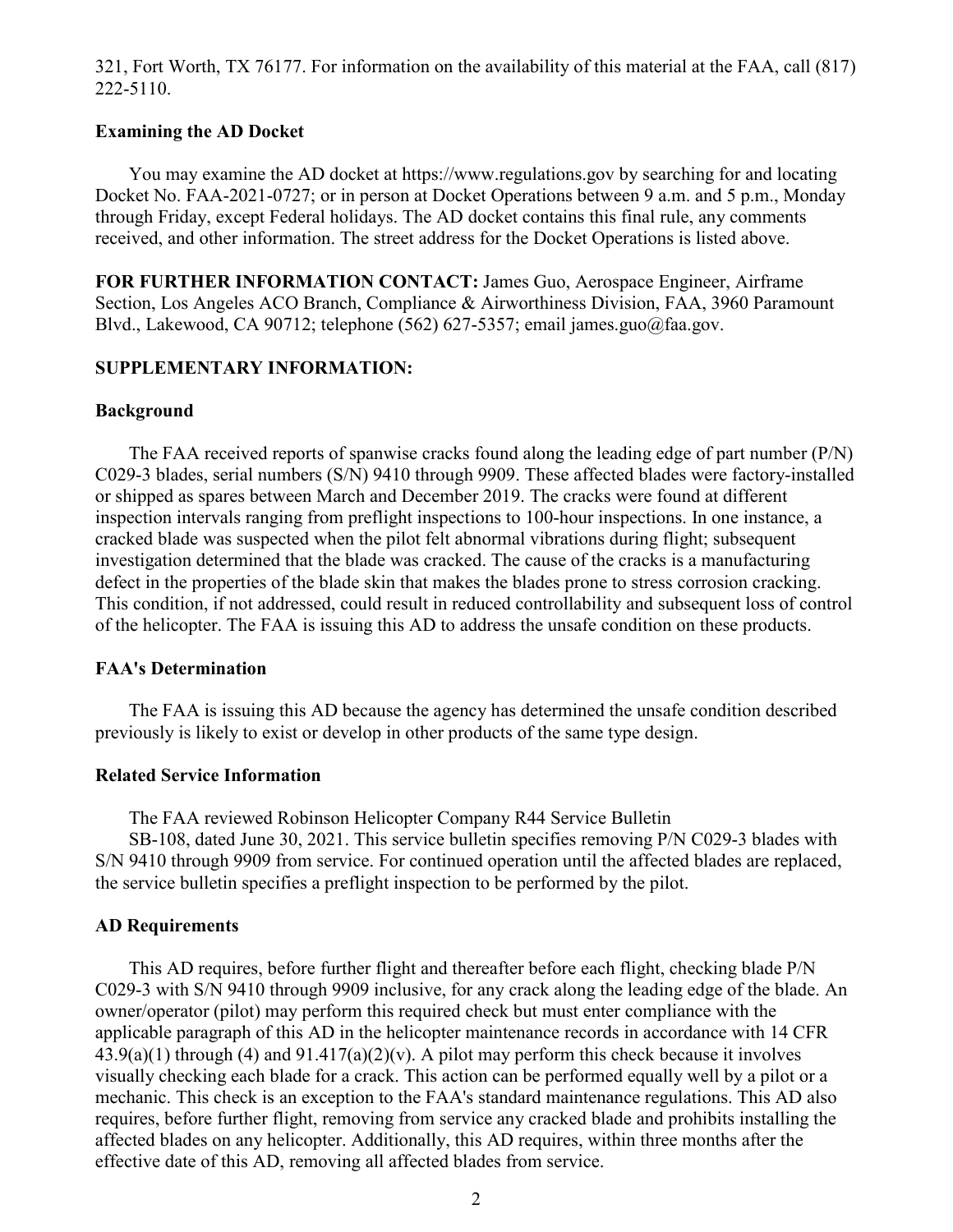#### **Justification for Immediate Adoption and Determination of the Effective Date**

Section 553(b)(3)(B) of the Administrative Procedure Act (APA) (5 U.S.C. 551 et seq.) authorizes agencies to dispense with notice and comment procedures for rules when the agency, for "good cause," finds that those procedures are "impracticable, unnecessary, or contrary to the public interest." Under this section, an agency, upon finding good cause, may issue a final rule without providing notice and seeking comment prior to issuance. Further, section 553(d) of the APA authorizes agencies to make rules effective in less than thirty days, upon a finding of good cause.

An unsafe condition exists that requires the immediate adoption of this AD without providing an opportunity for public comments prior to adoption. The FAA has found that the risk to the flying public justifies foregoing notice and comment prior to adoption of this rule because an urgent unsafe condition exist and corrective actions must accomplished before further flight and then within three months. Accordingly, notice and opportunity for prior public comment are impracticable and contrary to the public interest pursuant to  $5$  U.S.C.  $553(b)(3)(B)$ .

In addition, the FAA finds that good cause exists pursuant to 5 U.S.C. 553(d) for making this amendment effective in less than 30 days, for the same reasons the FAA found good cause to forego notice and comment.

### **Comments Invited**

The FAA invites you to send any written data, views, or arguments about this final rule. Send your comments to an address listed under ADDRESSES. Include "Docket No. 2021-0727 and Project Identifier AD-2021-00835-R" at the beginning of your comments. The most helpful comments reference a specific portion of the final rule, explain the reason for any recommended change, and include supporting data. The FAA will consider all comments received by the closing date and may amend this final rule because of those comments.

Except for Confidential Business Information (CBI) as described in the following paragraph, and other information as described in 14 CFR 11.35, the FAA will post all comments received, without change, to https://www.regulations.gov, including any personal information you provide. The agency will also post a report summarizing each substantive verbal contact received about this final rule.

#### **Confidential Business Information**

CBI is commercial or financial information that is both customarily and actually treated as private by its owner. Under the Freedom of Information Act (FOIA) (5 U.S.C. 552), CBI is exempt from public disclosure. If your comments responsive to this AD contain commercial or financial information that is customarily treated as private, that you actually treat as private, and that is relevant or responsive to this AD, it is important that you clearly designate the submitted comments as CBI. Please mark each page of your submission containing CBI as "PROPIN." The FAA will treat such marked submissions as confidential under the FOIA, and they will not be placed in the public docket of this AD. Submissions containing CBI should be sent to James Guo, Aerospace Engineer, Airframe Section, Los Angeles ACO Branch, Compliance & Airworthiness Division, FAA, 3960 Paramount Blvd., Lakewood, CA 90712; telephone (562) 627-5357; email james.guo@faa.gov. Any commentary that the FAA receives which is not specifically designated as CBI will be placed in the public docket for this rulemaking.

## **Regulatory Flexibility Act**

The requirements of the Regulatory Flexibility Act (RFA) do not apply when an agency finds good cause pursuant to 5 U.S.C. 553 to adopt a rule without prior notice and comment. Because FAA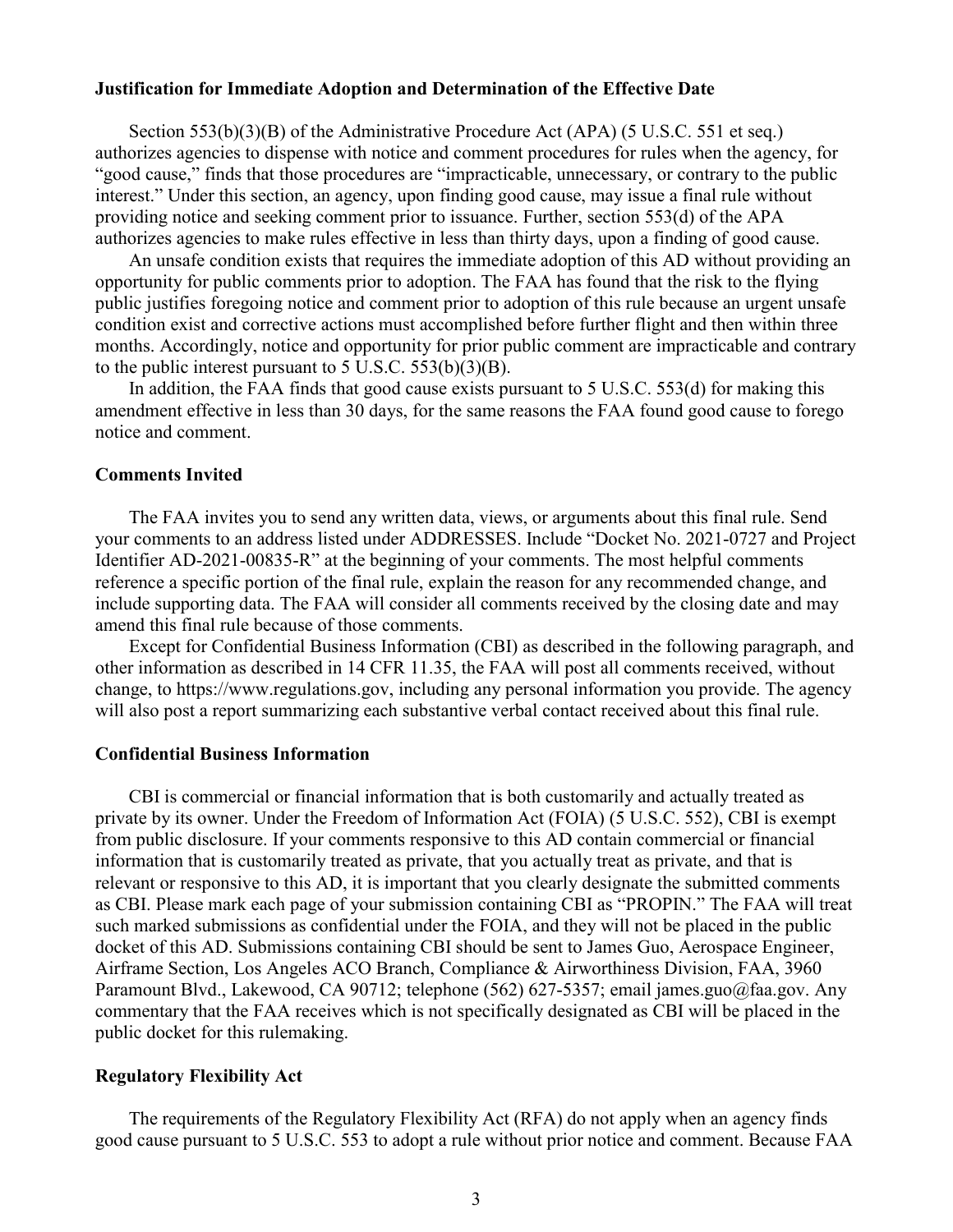has determined that it has good cause to adopt this rule without prior notice and comment, RFA analysis is not required.

## **Costs of Compliance**

The FAA estimates that this AD affects 164 helicopters of U.S. registry. The FAA estimates the following costs to comply with this AD. Labor costs are estimated at \$85 per work-hour. Checking the tail rotor blade for any crack takes about 0.25 work-hour for an estimated cost of \$22 per inspection. Replacing the tail rotor blade takes about 3.5 work-hours and parts cost about \$3,320 for an estimated cost of \$3,618 per helicopter.

The FAA has included all known costs in its cost estimate. According to the manufacturer, however, some of the costs of this AD may be covered under warranty, thereby reducing the cost impact on affected operators.

## **Authority for This Rulemaking**

Title 49 of the United States Code specifies the FAA's authority to issue rules on aviation safety. Subtitle I, section 106, describes the authority of the FAA Administrator. "Subtitle VII: Aviation Programs" describes in more detail the scope of the Agency's authority.

The FAA is issuing this rulemaking under the authority described in Subtitle VII, Part A, Subpart III, Section 44701: "General requirements." Under that section, Congress charges the FAA with promoting safe flight of civil aircraft in air commerce by prescribing regulations for practices, methods, and procedures the Administrator finds necessary for safety in air commerce. This regulation is within the scope of that authority because it addresses an unsafe condition that is likely to exist or develop on products identified in this rulemaking action.

#### **Regulatory Findings**

This AD will not have federalism implications under Executive Order 13132. This AD will not have a substantial direct effect on the States, on the relationship between the national government and the States, or on the distribution of power and responsibilities among the various levels of government.

For the reasons discussed above, I certify that this AD:

- (1) Is not a "significant regulatory action" under Executive Order 12866, and
- (2) Will not affect intrastate aviation in Alaska.

#### **List of Subjects in 14 CFR Part 39**

Air transportation, Aircraft, Aviation safety, Incorporation by reference, Safety.

## **The Amendment**

Accordingly, under the authority delegated to me by the Administrator, the FAA amends 14 CFR part 39 as follows:

## **PART 39–AIRWORTHINESS DIRECTIVES**

1. The authority citation for part 39 continues to read as follows:

Authority: 49 U.S.C. 106(g), 40113, 44701.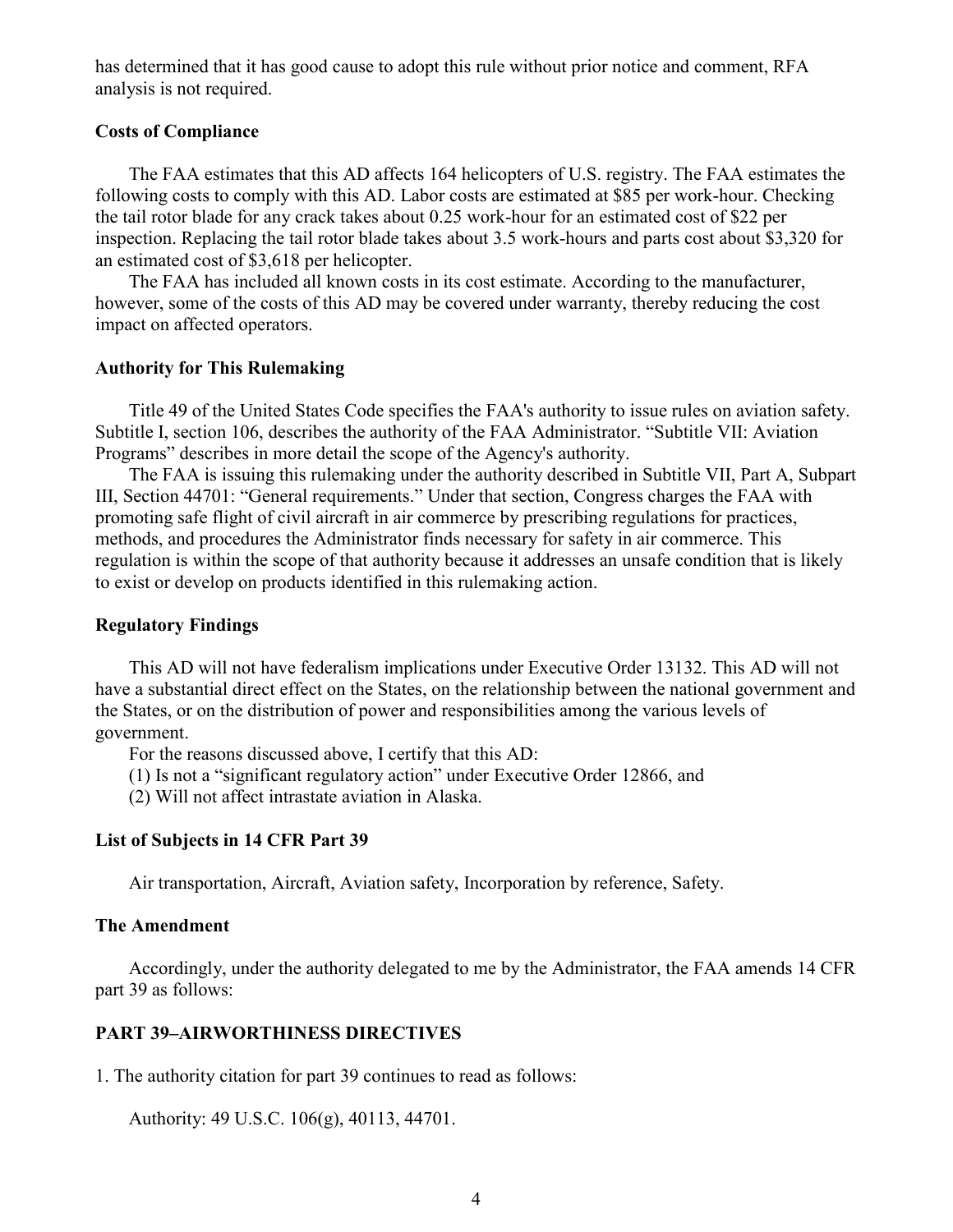# **§ 39.13 [Amended]**

2. The FAA amends § 39.13 by adding the following new airworthiness directive: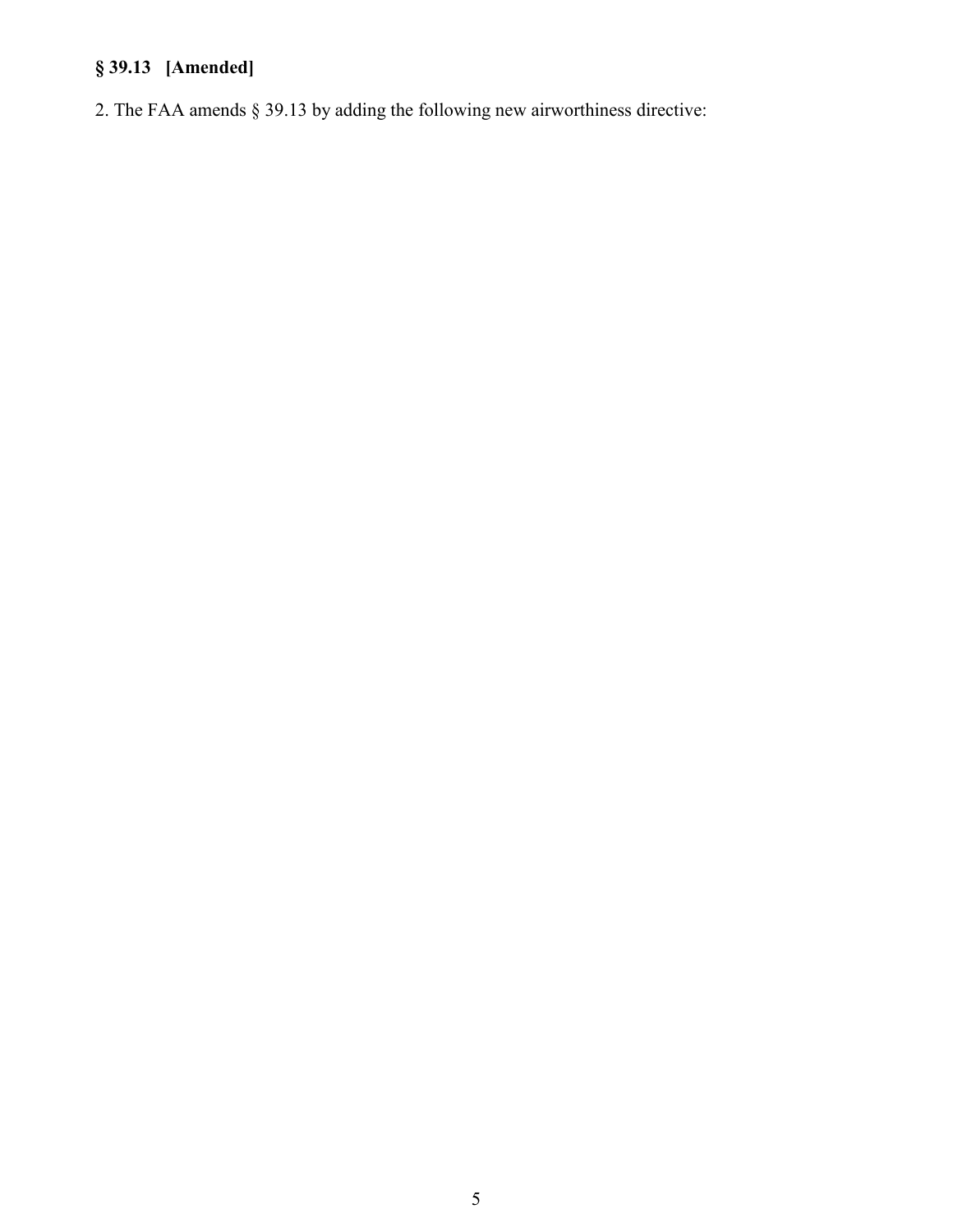

**FAA Aviation Safety**

# **AIRWORTHINESS DIRECTIVE**

**www.faa.gov/aircraft/safety/alerts/** www.gpoaccess.gov/fr/advanced.html

**2021-19-08 Robinson Helicopter Company:** Amendment 39-21726; Docket No. FAA-2021-0727; Project Identifier AD-2021-00835-R.

## **(a) Effective Date**

This airworthiness directive (AD) is effective September 22, 2021.

## **(b) Affected ADs**

None.

# **(c) Applicability**

Robinson Helicopter Company Model R44 and R44 II helicopters, certificated in any category, with a tail rotor blade (blade) part number (P/N) C029-3 with serial number (S/N) 9410 through 9909 inclusive, installed.

# **(d) Subject**

Joint Aircraft System Component (JASC) Code: 6410, Tail Rotor Blades.

# **(e) Unsafe Condition**

This AD was prompted by reports of cracked blades. The FAA is issuing this AD to detect and prevent cracks in the affected blades. The unsafe condition, if not addressed, could result in reduced controllability and subsequent loss of control of the helicopter.

# **(f) Compliance**

Comply with this AD within the compliance times specified, unless already done.

## **(g) Required Actions**

(1) Before further flight and thereafter before each flight, check each blade at the leading edge for a crack. This action may be performed by the owner/operator (pilot) holding at least a private pilot certificate and must be entered into the aircraft records showing compliance with this AD in accordance with 14 CFR 43.9(a)(1) through (4) and 14 CFR 91.417(a)(2)(v). The record must be maintained as required by 14 CFR 91.417, 121.380, or 135.439.

(2) If there is any crack, before further flight, remove the blade from service.

(3) As of the effective date of this AD, do not install a blade identified in paragraph (c) of this AD on any helicopter.

(4) Within three months after the effective date of this AD, remove from service any blade identified in paragraph (c) of this AD.